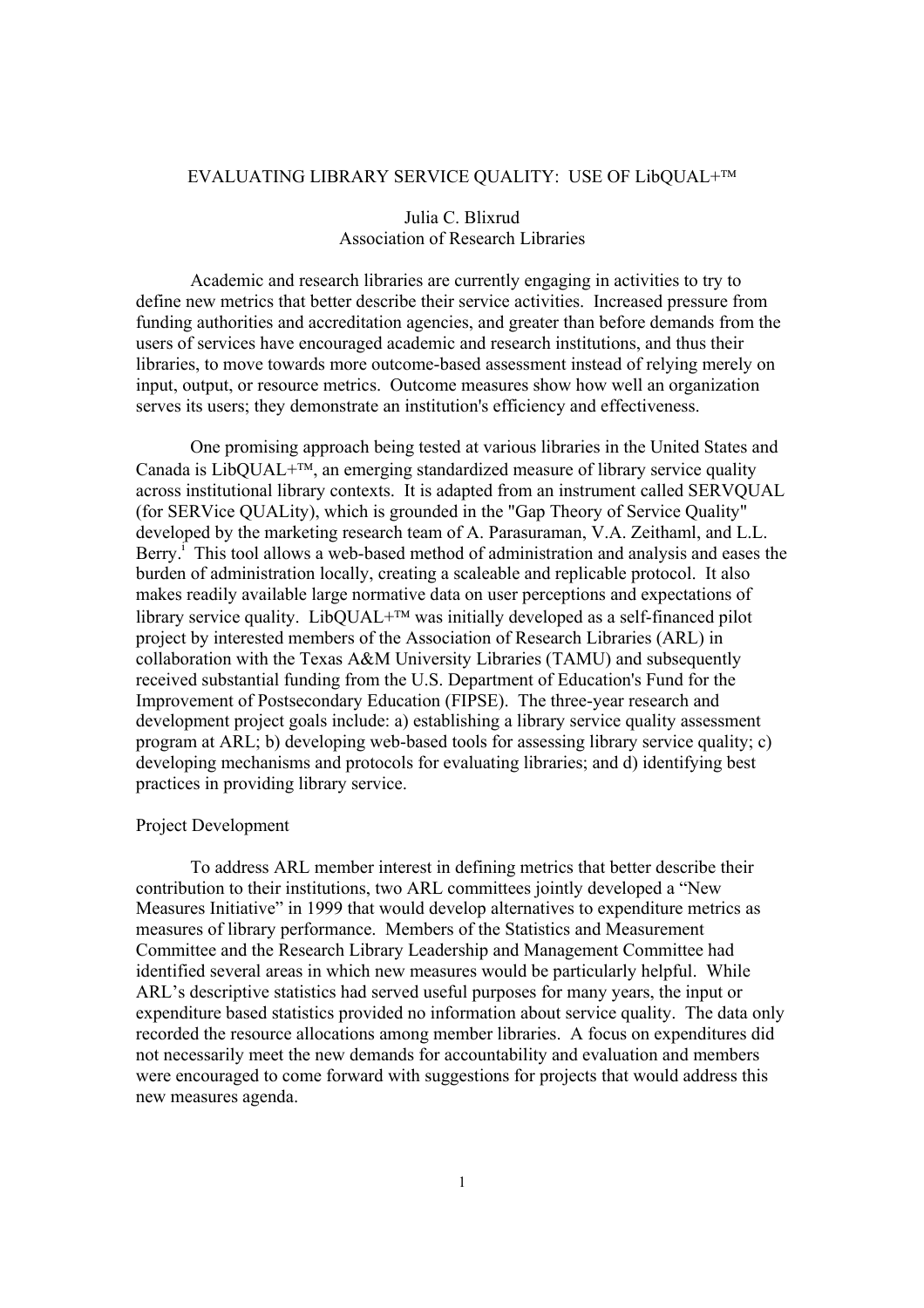To begin to address the interest in service quality as one area in which new measures were needed, Texas A&M University Libraries offered their experience with the SERVQUAL instrument to the ARL community. They had a six-year history in regrounding the instrument for library purposes. The professors who had originally developed SERVQUAL were from Texas A&M University and there were other current TAMU faculty with an interest and expertise in the areas of qualitative measures necessary to ensure a reliable and valid instrument. TAMU also had a telecommunications infrastructure that could support the administration of a national web-based survey instrument.

 At the October 1999 ARL meeting, institutions were asked to volunteer to participate in a pilot project that would test a regrounded SERVQUAL instrument. Thirty institutions expressed interest and a diverse group of twelve was selected. Costs for the project were borne primarily by Texas A&M University, with each of the pilot libraries underwriting \$2,000 of the costs for deliverables. An ambitious timeline was set – the institutions were selected in Fall 1999, a planning meeting with participants was held in January 2000 at the ALA Midwinter meeting, the regrounding of the instrument was completed in the winter, the surveys were conducted in April 2000, and the results were made available to the participants in July 2000 at the ALA Annual conference. The regrounding of the instrument was conducted as a qualitative process through a series of interviews with library user representatives (e.g., faculty, graduate students, undergraduates) at the participating pilot institutions. The Cognition and Information Technologies Laboratory (CITL) at Texas A&M University assisted with survey design and worked with campus liaisons to develop a customized front-end web page. In addition, hardware and software required for survey administration and data capture and analysis were acquired.

 Responsibilities for the 12 pilot institutions included drawing random samples of email addresses from faculty, graduate student, and undergraduate user groups; seeking approval of the administration of the survey instrument by human subjects review boards; and preparing their own user communities for administration of the survey through public relations notices. The administration of the survey was conducted during the spring and each campus chose a time to conduct the survey that worked best with their campus calendar. In early June, all the data had been captured and was automatically downloaded into SPSS for analysis. About 5,000 responses were received from the twelve campuses.

### 2001 Survey Administration

 The experience gained from the first year's pilot enabled ARL and TAMU to prepare a funding proposal to the U.S. Department of Education's Fund for the Improvement of Postsecondary Education (FIPSE) to extend the project to a larger and more diverse set of institutions. ARL was awarded \$498,368 by FIPSE in September 2000 for the project, "Service Effectiveness in Academic Research Libraries." The project, now named LibQUAL+<sup>TM</sup>, would redefine survey questions, dimensions, and data gathering processes to develop a service that ARL and other academic libraries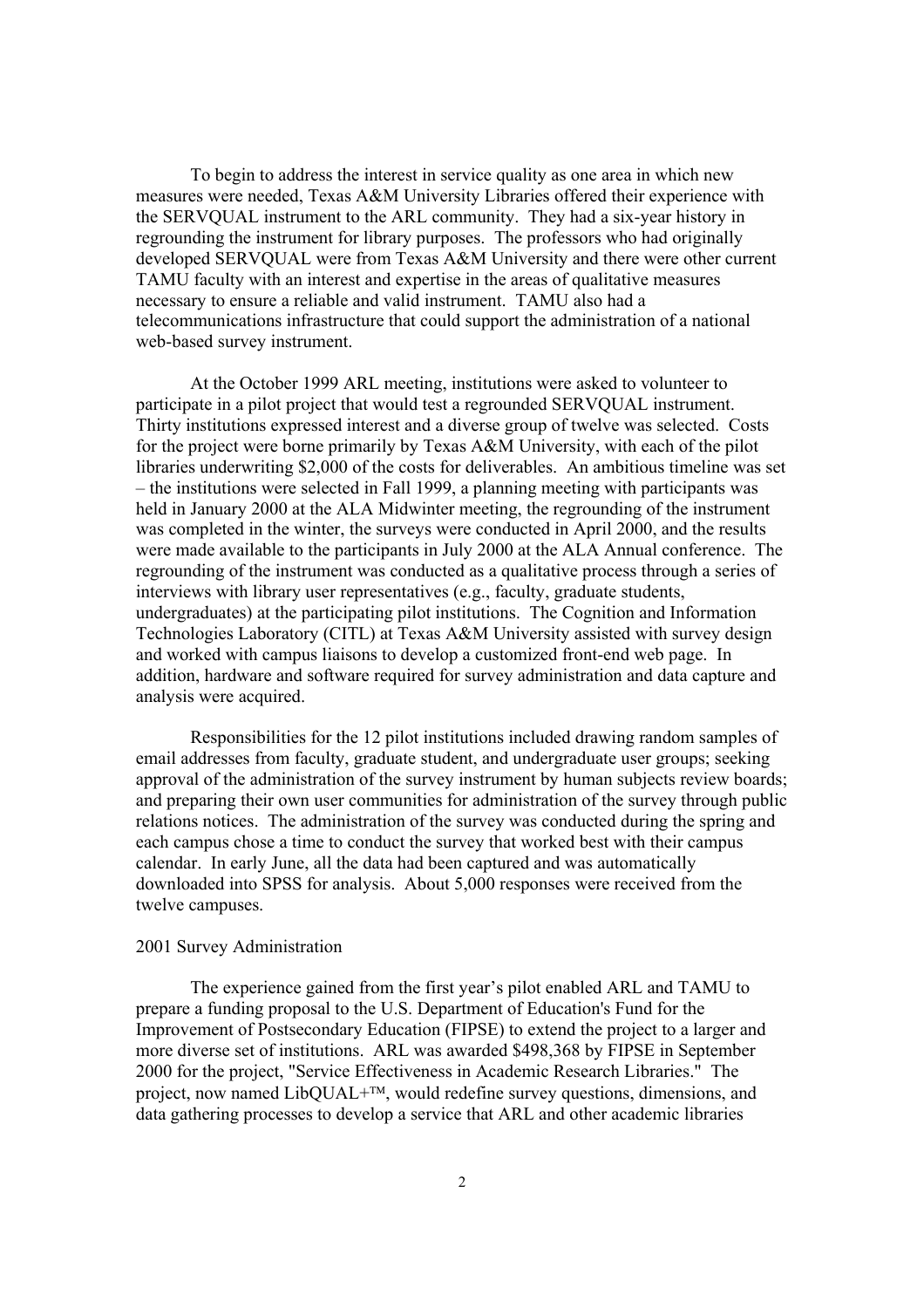could use to determine their own service effectiveness. Members of the Big 12 Plus Libraries Consortium (BTP) unanimously endorsed the project in October and most of its 30 members decided to participate in the Spring 2001 survey. Also in October, ARL hosted a symposium, "New Culture of Assessment in Academic Libraries: Measuring Service Quality," where a description of the project and project results from the Spring 2000 survey were presented. At that time a call for participation from other libraries was issued. Forty-three institutions were interested.

 Representatives from the libraries participating in the spring 2001 LibQUAL+ project activities met in January 2001 in Washington, D.C, during ALA Midwinter. The meeting provided the LibQUAL+ team with an opportunity to update them on the timeline and procedures for the coming months. Logistical and technical issues were discussed and the meeting gave participants an opportunity for in-person discussion with one another and the LibQUAL+ team.<sup>ii</sup> Some of the participants had been part of the 2000 survey and were able to share their local experiences. As with the first year, participant costs included a \$2,000 fee, and any internal costs to obtain the necessary email addresses, conduct promotional activities to encourage responses, and liaison staff time.

Over 20,000 individuals from 43 universities in the United States and Canada completed the Spring 2001 survey. Individual and aggregate analyses were conducted on the data and results given to the participating institutions at the summer ALA conference. Suggestions for improving the administration of the survey were made to the LibQUAL+ team and included such things as more detail on campus procedures, suggestion for changes to the instrument design, and comments on question construction.

## 2002 Survey Administration

 A call for participation was issued for the 2002 survey in Summer 2001. In addition to individual institutional responses (including several institutions who had participated in previous years), two consortia decided to participate. Over fifty members of OhioLINK, a consortium of academic libraries from 78 Ohio universities, colleges, community colleges and the State Library of Ohio, and more than 40 members of the Association of Academic Health Sciences Libraries (AAHSL) decided to participate as distinct groups. Both consortia added questions exclusive to their community to provide an opportunity to gather data to benchmark common services.

 The process for administering the survey followed the same schedule as previous years. Campus liaisons first met as a group at ALA Midwinter. At this meeting additional training was provided at a two-day workshop at which presentations by Parasuraman and members of the LibQUAL+ team focused on the gap theory behind the instrument. Participants were introduced to the qualitative theory, methods, and results that had informed the development of the LibQUAL<sup>+™</sup> instrument. The LibQUAL<sup>+</sup> team described the project deliverables and participants heard from institutions who had previously conducted a survey and learned what they had done with the results. In addition, a participants' manual had been prepared to provide detailed information on the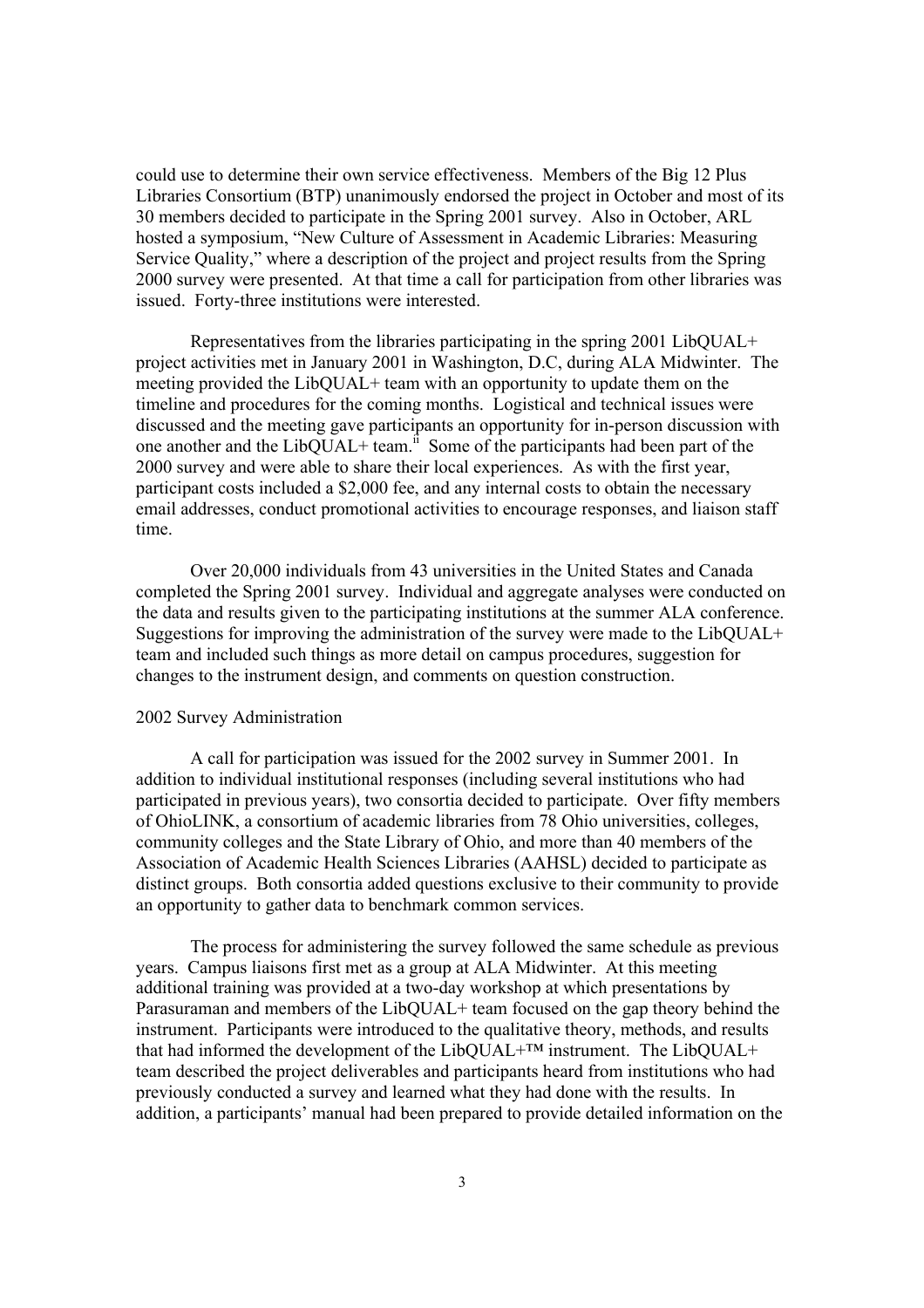project timeline and steps to be taken by campus liaisons. The manual included information obtaining the campus human subjects review approval, defining and gathering email addresses for the sample population, the survey instrument, technical assistance, project deliverables, and dissemination. It also included sample forms, messages, and public relations communications from previous participants.

 The survey instrument was opened for use in early March and closed at the end of May with responses from 78,000 individuals in 164 institutions. Individual and aggregate analyses of data for many of the institutions will be distributed at the ALA meeting in June. The OhioLINK and AAHSL analyses will be conducted separately over the summer.

### Survey Instrument and Results

 The SERVQUAL survey instrument was selected as the basis for development due to its long history and experience with it in academic research libraries.<sup>iii</sup> As developed by the marketing research group of Parasuraman, Zeithaml, and Berry for the for-profit sector, the SERVQUAL instrument measures service quality across five dimensions:

- Reliability; the ability to perform the promised service dependably and accurately;
- Assurance; i.e., knowledge and courtesy of employees and their ability to convey trust and confidence;
- Empathy; i.e., the caring, individualized attention the firm provides to its customers;
- Responsiveness; i.e., willingness to help customers and provide prompt service;
- Tangibles: i.e., appearance of physical facilities, equipment, personnel, and communications materials.

The original instrument asks twenty-two questions across the five dimensions. For each question, the customer is asked for their impressions of service quality according to minimum service levels, desired service levels, and perceived performance. Gap scores are calculated for each question between the minimum and perceived expectations and the desired and perceived expectations. A zone of tolerance is the difference between the minimum and desired scores. Optimally, perceived performance should fall within that zone. Scores that fall outside the zone (particularly below) should raise warnings with managers.

 Building on the SERVQUAL model, Texas A&M had found through their assessments in 1995, 1997, and 1999, that there were three library service dimensions isolated by SERVQUAL:

- tangibles; i.e., appearance of physical facilities, equipment, personnel, and communication materials;
- reliability; i.e., ability to perform the promised service dependably and accurately;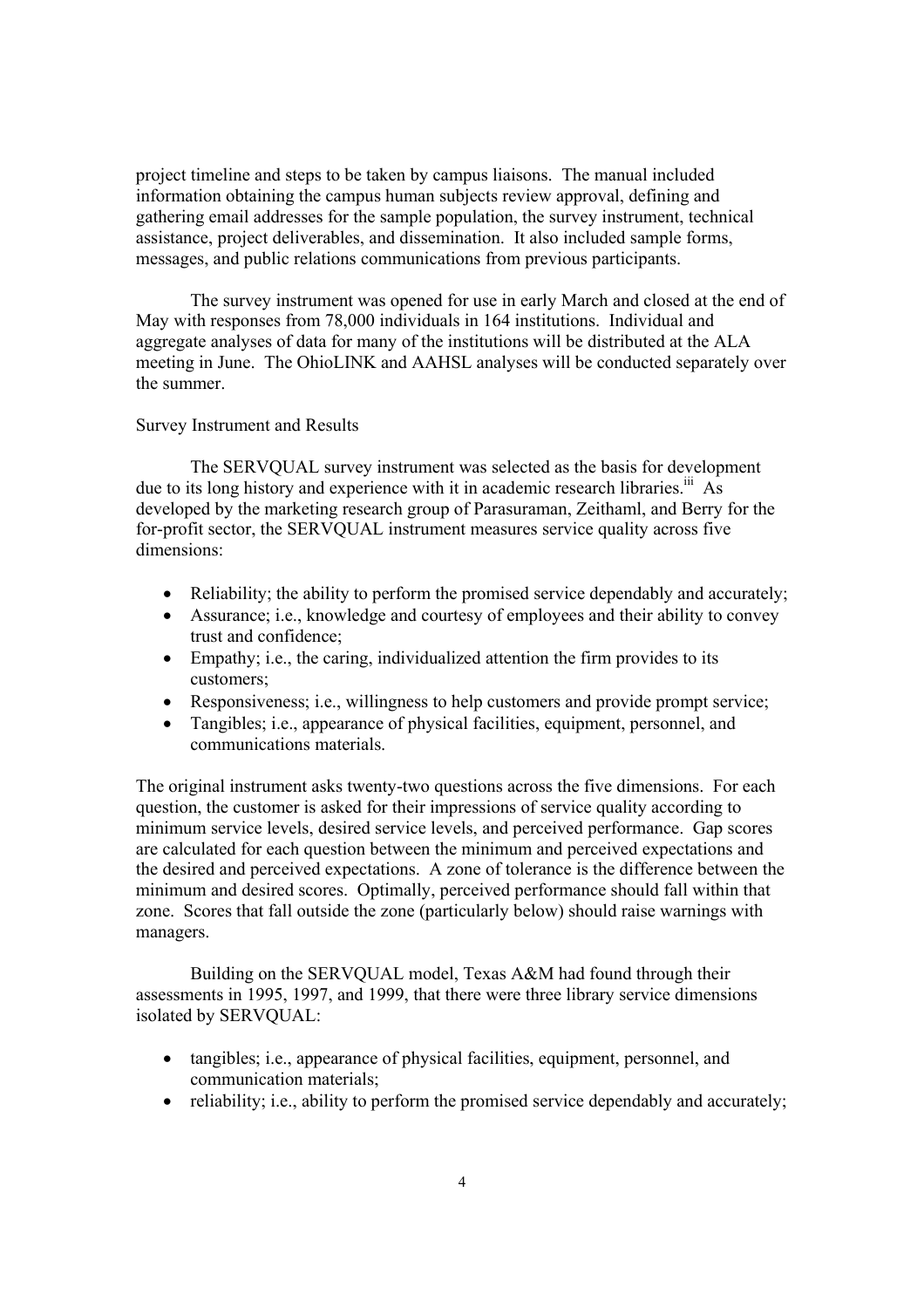• affect of library service, which combines the more subjective aspects of library service, such as responsiveness, assurance, and empathy.<sup>iv</sup>

 The qualitative work to reground the instrument resulted in the addition of questions to the survey that would test five dimensions through 41-items in the Spring 2000 project:

- Affect of service
- Reliability
- Library as place
- Provision of physical collections
- Access to information

The survey was administered by sending a message to a random set of email addresses that includes an invitation to participate in the survey and links to a survey URL. Each institution's survey was custom designed so that the user sees an institutional logo. Questions asked respondents to indicate their minimum and desired levels of library service and their perceptions of their library's service on a scale of 1 to 9. [see Figure 1] As respondents answered the questions, data was collected at a server at TAMU. Data analysis was conducted using a hierarchical model of factor analysis. Results indicated there was an area to investigate surrounding issues of personal control and navigation. Additional questions were developed and the Spring 2001 survey was expanded to address five dimensions through 56 items:

- Affect of service
- Library of place
- Reliability
- Self reliance
- Access to information

 The survey was conducted through a similar web-based process and results and analysis of 2001 led to the hypothesis (being tested in 2002 through a 25-item survey) that the dimensions of service that make up a users perception of service quality include:

- Service affect; i.e., responsiveness, assurance, empathy, and reliability the human dimensions of library service
- Library as place; i.e., campus center of intellectual life, but may not be a concern if the physical facilities are adequate
- Personal control; i.e., ability to navigate both the information universe in general and the web in particular
- Information access; i.e., ubiquity of access meaning information delivered in the format, location, and time of choice and comprehensive collections.

Both the OhioLINK and AAHSL library groups will have their additional questions analyzed in the context of service quality within their peer groups.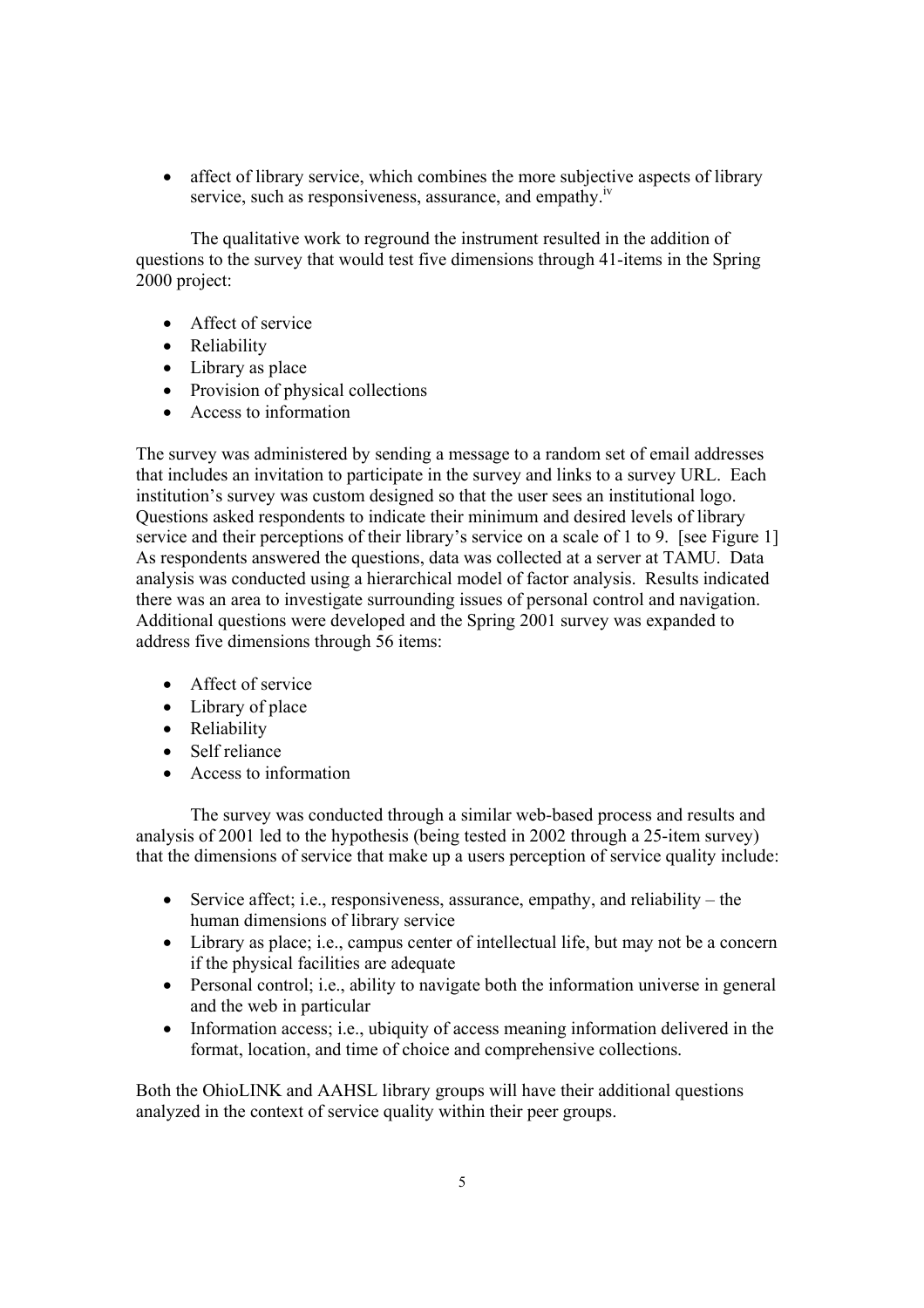Institutions participating in the LibQUAL+™ project receive custom radar graphs representing each major constituency group, and aggregate information [see Figure 2] to which they can compare their results. In addition, a binder with customized summaries, including statistics for all variables comparing summary institutional data to peer-group averages and medians is also provided. The reports provide the library with information on gap scores. In addition, because there were enough responses from the 2001 survey, it was possible to create score norms tables. Norm tables allow conversion of observed scores into derived scores and are used to generate both generic and specialized tables.

From project data, institutions participating in LibQUAL $+^{TM}$  can identify in which dimensions and for which specific services need improvement, according to their users. They can also compare their service quality with that of peer institutions in an effort to develop benchmarks and understanding of best practices.

 A substantial body of literature is being developed from the LibQUAL+™ project and a bibliography is regularly updated and available at <http://www.coe.tamu.edu/%7Ebthompson/servqbib.htm>. This literature discusses such things as the quantitative and qualitative analyses for the project, administering a webbased survey, representativeness vs. responsiveness, score reliability, and response rates. Many more documents are expected as the spring 2002 and 2003 data are analyzed. Of interest particularly will be reports from institutions that have been participating in the project since its inception. They will provide examples for the use of longitudinal data.

#### Future Plans

 The LibQUAL+™ project will continue one more year with FIPSE funding and then it is expected to become a self-supporting ARL program. As part of the 2003 survey administration, the instrument will be translated into French for two French-speaking schools in Canada. Institutions interested in participating in the 2003 survey are welcome to contact ARL. The instrument to be used in 2003 likely will be the same one used in 2002. The procedures and timeline will also follow the same patterns as previous years. Campus liaisons will be encouraged to participate actively in training sessions and will be encouraged to share their experience in using the results to benchmark their performance with peer institutions. With over 164 participating institutions in 2002, there will many opportunities for institutions to learn best practices from each other.

In addition to the funding from FIPSE, ARL and TAMU have also received funding from the National Science Foundation to adapt the  $LibOUAL + T^M$  instrument for use in the Science, Math, Engineering and Technology Education Digital Library community. Goals for this 3-year grant include: a) defining the dimensions of digital library service quality from the users' perspectives; b) developing a tool for measuring user perceptions and expectations of digital library service quality across NSDL digital library contexts; and c) identifying digital library best practices that permit generalizations across operations and development platforms. This project will begin in late 2002 with its own qualitative development effort.